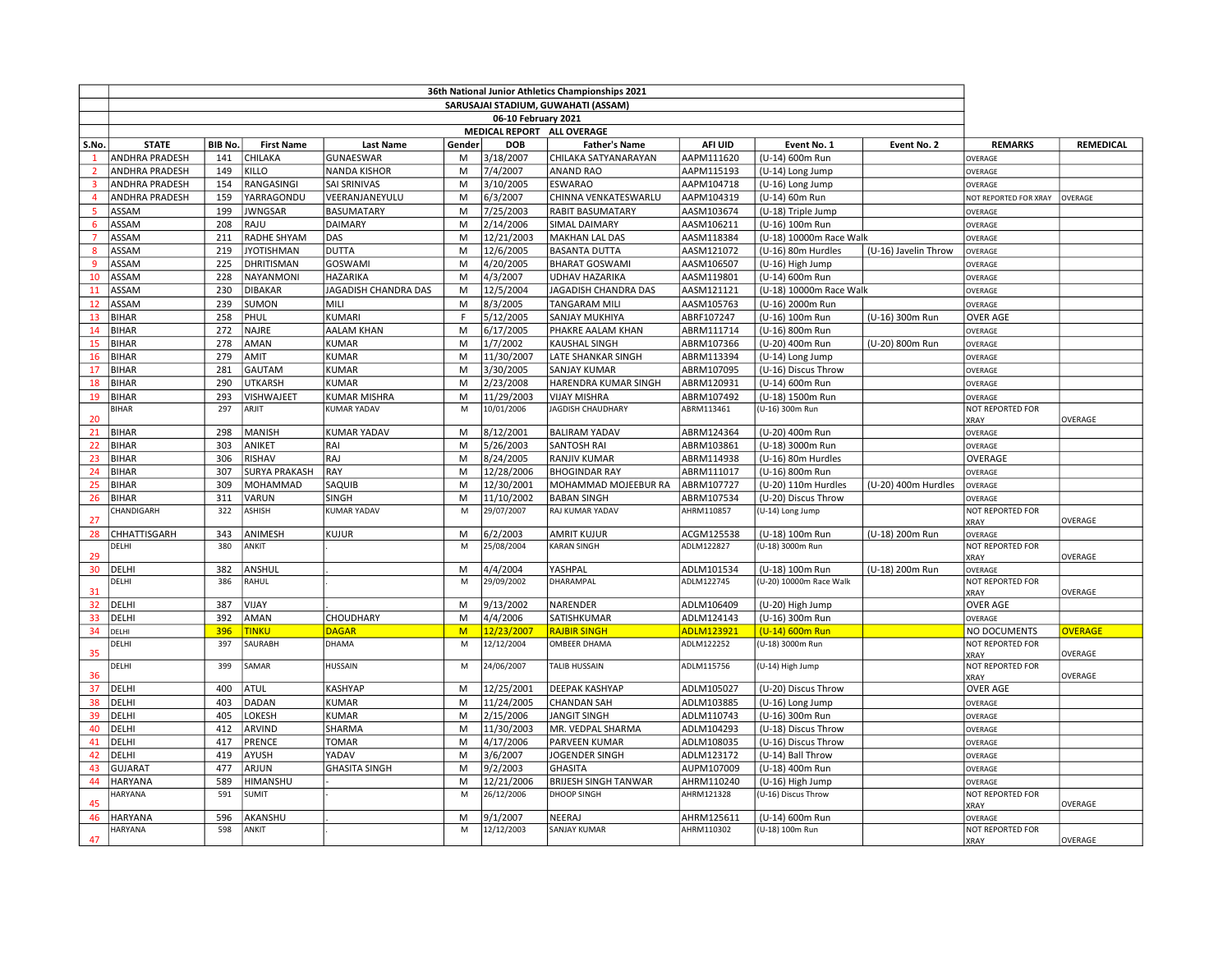| 48       | <b>HARYANA</b>                          | 600          | ASHISH                   |                                          | M      | 31/12/2001             | <b>BALRAJ</b>                           | AHRM108572               | (U-20) 200m Run                      |                     | NOT REPORTED FOR<br><b>XRAY</b> | OVERAGE |
|----------|-----------------------------------------|--------------|--------------------------|------------------------------------------|--------|------------------------|-----------------------------------------|--------------------------|--------------------------------------|---------------------|---------------------------------|---------|
| 49       | <b>HARYANA</b>                          | 601          | ATUL                     |                                          | M      | 15/10/2004             | <b>SURESH</b>                           | AHRM124259               | (U-18) Shot Put                      |                     | NOT REPORTED FOR                | OVERAGE |
|          | <b>HARYANA</b>                          | 603          | DEEPAK                   |                                          | M      | 18/05/2005             | <b>SUKHBIR</b>                          | AHRM104388               | (U-16) 80m Hurdles                   |                     | KRAY<br>NOT REPORTED FOR        |         |
| 50       | HARYANA                                 | 607          | KAMAL                    |                                          | M      | 22/10/2003             | <b>OMPARKESH</b>                        | AHRM103875               | (U-18) 110m Hurdles                  |                     | <b>KRAY</b><br>NOT REPORTED FOR | OVERAGE |
| 51       |                                         |              |                          |                                          |        |                        |                                         |                          |                                      |                     | <b>KRAY</b>                     | OVERAGE |
| 52       | HARYANA                                 | 616          | NIKHLESH                 |                                          | M      | 8/10/2005              | <b>DEVENDER</b>                         | AHRM107094               | (U-16) Shot Put                      |                     | NOT REPORTED FOR XRAY           | OVERAGE |
| 53       | <b>HARYANA</b>                          | 619          | PRINCE                   |                                          | M      | 25/12/2007             | RAKESH                                  | AHRM125022               | (U-14) 60m Run                       |                     | NOT REPORTED FOR<br>XRAY        | OVERAGE |
| 54       | HARYANA                                 | 620          | RAHUL                    |                                          | M      | 8/3/2003               | <b>ASHOK KUMAR</b>                      | AHRM124801               | (U-18) Javelin Throw                 |                     | OVERAGE                         |         |
| 55       | <b>HARYANA</b>                          | 621          | RAMAN                    |                                          | M      | 12/28/2005             | <b>SUNDER SINGH</b>                     | AHRM124374               | (U-16) Discus Throw                  |                     | OVERAGE                         |         |
|          | HARYANA                                 | 625          | SUMIT                    |                                          | M      | 10/12/2004             | <b>SUSHIL KUMAR</b>                     | AHRM122287               | (U-18) 400m Run                      |                     | NOT REPORTED FOR                |         |
| 56       |                                         |              |                          |                                          |        |                        |                                         |                          |                                      |                     | <b>KRAY</b>                     | OVERAGE |
| 57       | <b>HARYANA</b>                          | 631          | PRINCE                   |                                          | M      | 4/8/2002               | RANBIR                                  | AHRM105356               | (U-20) Shot Put                      | (U-20) Discus Throw | OVERAGE                         |         |
| 58       | <b>HARYANA</b>                          | 634          | SANJEET                  | <b>BALHARA</b>                           | M      | 03/12/2003             | RAJPAL                                  | AHRM109408               | (U-18) 800m Run                      |                     | NOT REPORTED FOR                |         |
| 59       | HARYANA                                 | 639          | <b>KRISH</b>             | GREWAL                                   | M      | 2/26/2007              | DHARAMVIR                               | AHRM121970               | (U-14) Shot Put                      |                     | <b>XRAY</b><br>OVERAGE          | OVERAGE |
| 60       | HARYANA                                 | 640          | PARVEJ                   | <b>KHAN</b>                              | M      | 12/26/2004             | <b>NAFIS AHMED</b>                      | AHRM109339               | (U-18) 1500m Run                     |                     | OVERAGE                         |         |
| 61       | HARYANA                                 | 641          | <b>SUMIT</b>             | <b>KHARAB</b>                            | M      | 12/18/2002             | <b>SURESH KUMAR</b>                     | AHRM124038               | (U-20) 800m Run                      | (U-20) 1500m Run    | OVERAGE                         |         |
| 62       | HARYANA                                 | 642          | <b>AJAY</b>              | <b>KUMAR</b>                             | M      | 6/20/2003              | <b>TELU RAM</b>                         | AHRM118435               | (U-18) Discus Throw                  |                     | OVERAGE                         |         |
| 63       | HARYANA                                 | 643          | <b>ASHISH</b>            | <b>KUMAR</b>                             | M      | 9/11/2002              | MR. SOHANBEER SINGH                     | AUPM108418               | (U-20) Discus Throw                  |                     | OVERAGE                         |         |
| 64       | HARYANA                                 | 645          | NARESH                   | <b>KUMAR</b>                             | M      | 12/30/2003             | <b>SATVIR SINGH</b>                     | AHRM124199               | (U-18) Hammer Throw                  |                     | OVERAGE                         |         |
| 65       | HARYANA                                 | 647          | VISHANU                  | <b>KUMAR</b>                             | M      | 9/4/2003               | OM PRAKASH                              | AHRM107885               | (U-18) 800m Run                      | (U-18) 1500m Run    | OVERAGE                         |         |
| 66       | HARYANA                                 | 650          | PARAMDEEP                | <b>MOR</b>                               | M      | 12/11/2001             | OM PARKASH MOR                          | AHRM103295               | (U-20) 10000m Race Walk              |                     | OVER AGE                        |         |
| 67       | HARYANA                                 | 651          | GAURAV                   | <b>MUDGIL</b>                            | M      | 12/6/2005              | <b>HANURAM MUDGIL</b>                   | AHRM124907               | (U-16) 100m Run                      |                     | <b>OVER AGE</b>                 |         |
| 68       | HARYANA                                 | 653          | SAHIL                    | <b>NUNIA</b>                             | M      | 10/24/2007             | ANUP SINGH                              | AHRM108402               | (U-14) Long Jump                     |                     | OVERAGE                         |         |
| 69       | HARYANA                                 | 656          | DEEPANSHU                | <b>RUHIL</b>                             | M      | 12/12/2005             | <b>KRISHAN KUMAR</b>                    | AHRM124373               | (U-16) 800m Run                      |                     | OVERAGE                         |         |
|          | HARYANA                                 | 660          | AJAY                     | SHARMA                                   | M      | 09/05/2003             | PARSOTAM                                | AHRM106645               | (U-18) Long Jump                     |                     | NOT REPORTED FOR                |         |
| 70       |                                         |              |                          |                                          |        |                        |                                         |                          |                                      |                     | <b>KRAY</b>                     | OVERAGE |
| 71       | HARYANA                                 | 667          | VIJAY                    | <b>SINGH</b>                             | M      | 7/21/2005              | <b>JILE SINGH</b>                       | AHRM125196               | (U-16) 800m Run                      |                     | NOT REPORTED FOR XRAY           | OVERAGE |
|          |                                         |              |                          |                                          |        |                        |                                         |                          |                                      |                     |                                 |         |
|          | <b>HARYANA</b>                          | 668          | YASHVIR                  | SINGH                                    | M      | 22/10/2001             | <b>RAI SINGH</b>                        | AHRM101093               | (U-20) Javelin Throw                 |                     | NOT REPORTED FOR                |         |
| 72       | <b>HARYANA</b>                          | 669          | <b>JASHAN</b>            | SINGH DUHAN                              | M      | 30/12/2001             | <b>GURMAIL SINGH</b>                    | AHRM124331               | (U-20) 110m Hurdles                  | (U-20) 400m Hurdles | <b>KRAY</b><br>NOT REPORTED FOR | OVERAGE |
| 73       |                                         |              |                          |                                          |        |                        |                                         |                          |                                      |                     | XRAY                            | OVERAGE |
| 74       | <b><i>KARNATAKA</i></b>                 | 744          | PRANJALI                 |                                          |        | 9/2/2005               | SADASHIVA A                             | AKAF119794               | (U-16) Shot Put                      | (U-16) Discus Throw | OVERAGE                         |         |
| 75       | KARNATAKA                               | 820          | PRATHAM                  | <b>BANGERA</b>                           | M      | 6/12/2006              | PRAFFUL                                 | AKAM124679               | (U-16) Shot Put                      |                     | OVERAGE                         |         |
| 76       | KARNATAKA                               | 836          | <b>OMKAR</b>             | KAMATH                                   | M      | 2/3/2006               | MANJUNATH KAMATH                        | AKAM113139               | (U-16) Javelin Throw                 |                     | OVERAGE                         |         |
| 77       | MADHYA PRADESH                          | 948          | KULDEEP                  |                                          | M      | 6/7/2001               | MANPHOOL SINGH                          | ARJM105775               | (U-20) 10000m Race Walk              |                     | OVERAGE                         |         |
| 78       | MADHYA PRADESH                          | 950          | MOHD                     | <b>AFFAN</b>                             | M      | 5/23/2003              | <b>ASHIR UDDIN</b>                      | AUPM104451               | (U-18) Discus Throw                  |                     | OVERAGE                         |         |
| 79       | MADHYA PRADESH                          | 959          | SANJU                    | HAMRAJ SAINI                             | M      | 11/15/2005             | <b>HEMRAJ SAINI</b>                     | AMPM105166               | (U-16) Long Jump                     |                     | OVERAGE                         |         |
| 80       | MADHYA PRADESH                          | 971          | BAJARANGI                | PRAJAPATI                                | M      | 7/12/2003              | OMPRAKASH PRAJAPATI                     | AUPM106455               | (U-18) 10000m Race Walk              |                     | OVERAGE                         |         |
| 81<br>82 | MADHYA PRADESH<br><b>MADHYA PRADESH</b> | 984<br>985   | ABHAY<br>HEMANT          | <b>SINGH KANWAR</b><br>SINGH RAGHUWANSHI | M<br>M | 7/2/2006<br>2/15/2007  | MR RAKESH SINGH<br>NEKSINGH RAGHUWANSHI | AMPM105013<br>AMPM121848 | (U-18) 100m Run<br>(U-14) Shot Put   |                     | OVERAGE<br>OVERAGE              |         |
| 83       | MADHYA PRADESH                          | 986          | AAMIR                    | <b>SUHAIL</b>                            | M      | 8/17/2003              | <b>MO NASIR</b>                         | AUPM106947               | (U-18) Hammer Throw                  |                     | OVERAGE                         |         |
| 84       | MADHYA PRADESH                          | 989          | RINKU                    | YADAV                                    | M      | 2/10/2003              | LAVKUSH YADAV                           | AMPM103462               | (U-20) Javelin Throw                 |                     | OVERAGE                         |         |
| 85       | MAHARASHTRA                             | 1060         | SHIVRAJ                  | RAJESH JADHAV                            | M      | 2/19/2006              | RAJESH RAGHUNATH JAD                    | AMHM105713               | (U-16) Hammer Throw                  |                     | OVERAGE                         |         |
| 86       | MAHARASHTRA                             | 1067         | <b>ATHARV</b>            | SHRIKANT DHAJ                            | M      | 6/13/2005              | SHRIKANT                                | AMHM111791               | (U-16) High Jump                     |                     | OVERAGE                         |         |
| 87       | MAHARASHTRA                             | 1069         | SHIVAM                   | SURYAKANT JADHAV                         | M      | 9/27/2003              | SURYAKANT NIVAS JADH                    | AMHM123886               | (U-18) Hammer Throw                  |                     | OVERAGE                         |         |
| 88       | PUNJAB                                  | 1196         | ANKUSH                   |                                          | M      | 2/14/2006              | PARVEEN KUMAR                           | APBM123751               | (U-16) 300m Run                      | (U-16) 80m Hurdles  | OVERAGE                         |         |
| 89       | <b>UNJAB</b>                            | 1200         | <b>VIKASH</b>            |                                          | M      | 17/12/2005             | <b>JAI DEV</b>                          | APBM124381               | (U-16) 100m Run                      |                     | NOT REPORTED FOR                | OVERAGE |
| 90       | PUNJAB                                  | 1220         | <b>MANOJ</b>             | SINGH                                    | M      | 8/6/2006               | <b>IQBAL SINGH</b>                      | APBM124665               | (U-16) 100m Run                      |                     | <b>KRAY</b><br>OVERAGE          |         |
| 91       | RAJASTHAN                               | 1302         | <b>HEMRAJ</b>            |                                          | M      | 8/26/2007              | <b>INDAR SINGH</b>                      | ARJM121933               | (U-14) Ball Throw                    |                     | <b>OVER AGE</b>                 |         |
| 92       | RAJASTHAN                               | 1318         | <b>DINESH</b>            | <b>DINESH</b>                            | M      | 3/15/2006              | RAMKUMAR                                | ARJM109046               | (U-16) Shot Put                      |                     | <b>OVER AGE</b>                 |         |
|          | RAJASTHAN                               | 1325         | <b>SHARUP</b>            | KHAN                                     | M      | 10/12/2001             | <b>BANE KHAN</b>                        | ARJM102717               | (U-20) 200m Run                      | (U-20) 400m Run     | NOT REPORTED FOR                |         |
| 93       |                                         |              |                          |                                          |        |                        |                                         |                          |                                      |                     | KRAY                            | OVERAGE |
| 94       | RAJASTHAN                               | 1327         | AJIT                     | <b>KUMAR</b>                             | M      | 7/11/2005              | PRITHVI SINGH                           | ARJM108761               | (U-16) 5000m Race Walk               |                     | OVERAGE                         |         |
| 95       | RAJASTHAN                               | 1329         | <b>MANISH</b>            | KUMAR                                    | M      | 11/11/2006             | PREMCHAND                               | ARJM124214               | (U-16) 80m Hurdles                   |                     | OVERAGE                         |         |
| 96<br>97 | RAJASTHAN<br>RAJASTHAN                  | 1330<br>1336 | MANJEET<br><b>DEEPAK</b> | <b>KUMAR</b><br>MALI                     | M<br>M | 11/27/2005<br>1/1/2003 | <b>SUMER SINGH</b><br>SANWAR MAL MALI   | ARJM102548<br>ARJM125181 | (U-16) 2000m Run<br>(U-20) 5000m Run |                     | OVERAGE<br>OVERAGE              |         |